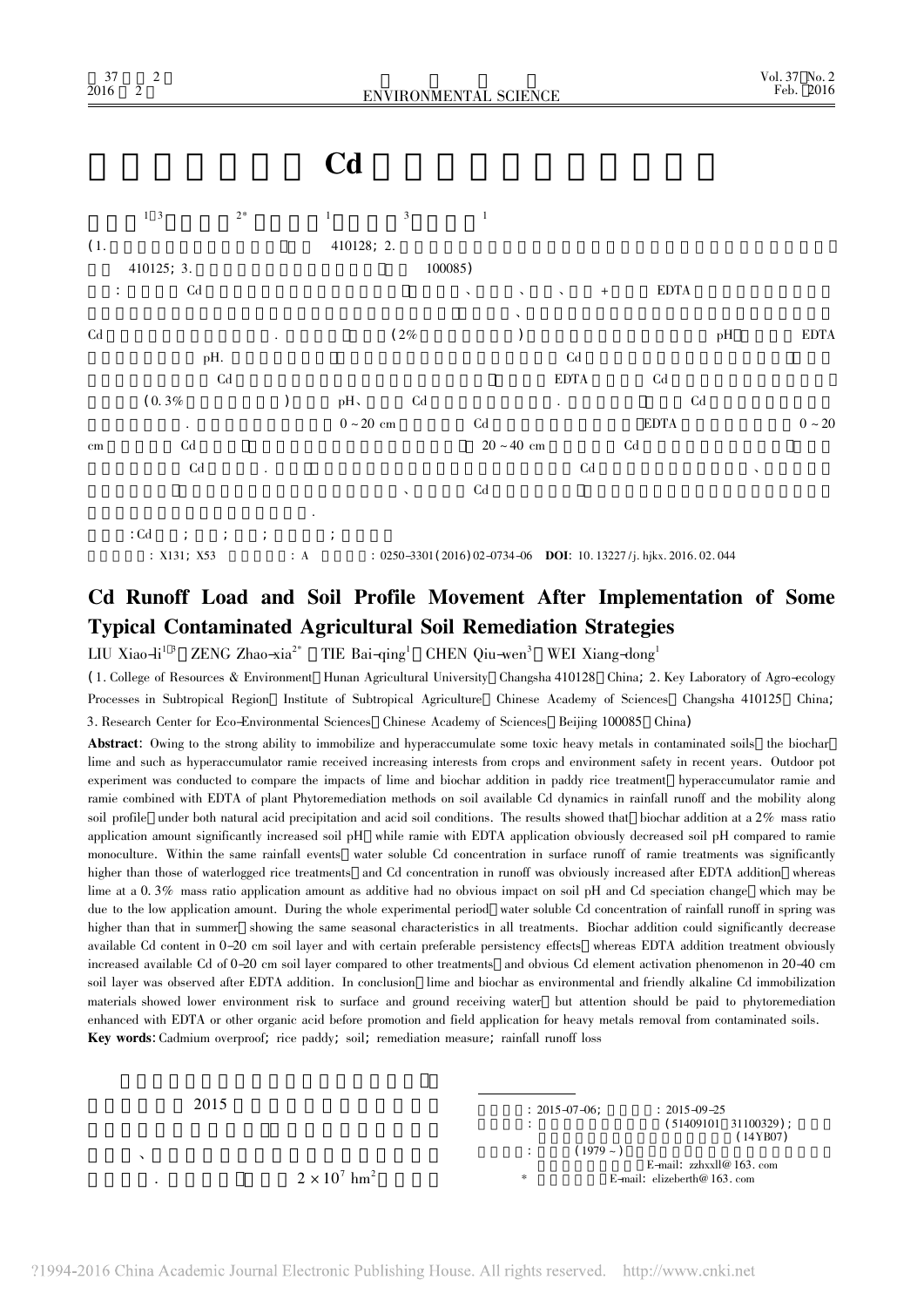$\ddot{\phantom{a}}$ 



| Table 1 Basic properties of experimental soil and remediation materials |  |
|-------------------------------------------------------------------------|--|
|-------------------------------------------------------------------------|--|

|                        | pH              | 1%               | $/mg \cdot kg^{-1}$      | $/mg \cdot kg^{-1}$ | $/mg \cdot kg^{-1}$ |
|------------------------|-----------------|------------------|--------------------------|---------------------|---------------------|
| $0 \sim 20 \text{ cm}$ | $4.97 \pm 0.66$ | 2. $83 \pm 0.30$ | $100.3 \pm 10.9$         | $8.72 \pm 0.68$     | 4.52 $\pm$ 0.17     |
| $20 - 40$ cm           | $5.73 \pm 0.35$ | $0.55 \pm 0.26$  | $19.8 \pm 33.0$          | $2.05 \pm 0.93$     | $1.75 \pm 0.43$     |
|                        | 12.0            |                  | $\overline{\phantom{a}}$ |                     | $0.11 \pm 0.05$     |
|                        | 9.2             | _                | $\overline{\phantom{a}}$ | -                   | 0.00                |

 $\overline{1) \stackrel{u}{-}'}$ 

| $\overline{\mathbf{v}}$<br>$\overline{\phantom{a}}$ | $\sqrt{EDTA}$ + |                                                                         |              |                                         |              |
|-----------------------------------------------------|-----------------|-------------------------------------------------------------------------|--------------|-----------------------------------------|--------------|
| C <sub>d</sub>                                      |                 |                                                                         |              | $30 \text{ cm}$                         |              |
| $\bullet$                                           |                 |                                                                         | $\bullet$    |                                         |              |
| 33.5 cm                                             | 27.8 cm         |                                                                         |              |                                         |              |
| $2 \text{ cm}$                                      |                 | $N \setminus P$<br>$\mathbf{K}$                                         |              | 100 kg $\cdot$ hm <sup>-2</sup> (N), 45 |              |
|                                                     |                 | $\text{kg} \cdot \text{hm}^{-2} (P_2O_5)$ 75 kg $\text{km}^{-2} (K_2O)$ |              |                                         | $\mathbf{v}$ |
| ٠                                                   | $25$ kg         |                                                                         |              | P K                                     |              |
| $20 \sim 40$ cm                                     |                 | N                                                                       |              | 60%                                     |              |
| $20 \text{ cm}$ $0 \sim 20 \text{ cm}$              |                 | 40%                                                                     |              | $\bullet$                               |              |
|                                                     | $40$ cm         |                                                                         | 0.2% ~4% (   |                                         |              |
| $\checkmark$                                        | 1               |                                                                         | pH           | $5\%$ (                                 |              |
|                                                     | $2 \text{ cm}$  |                                                                         | $\checkmark$ |                                         |              |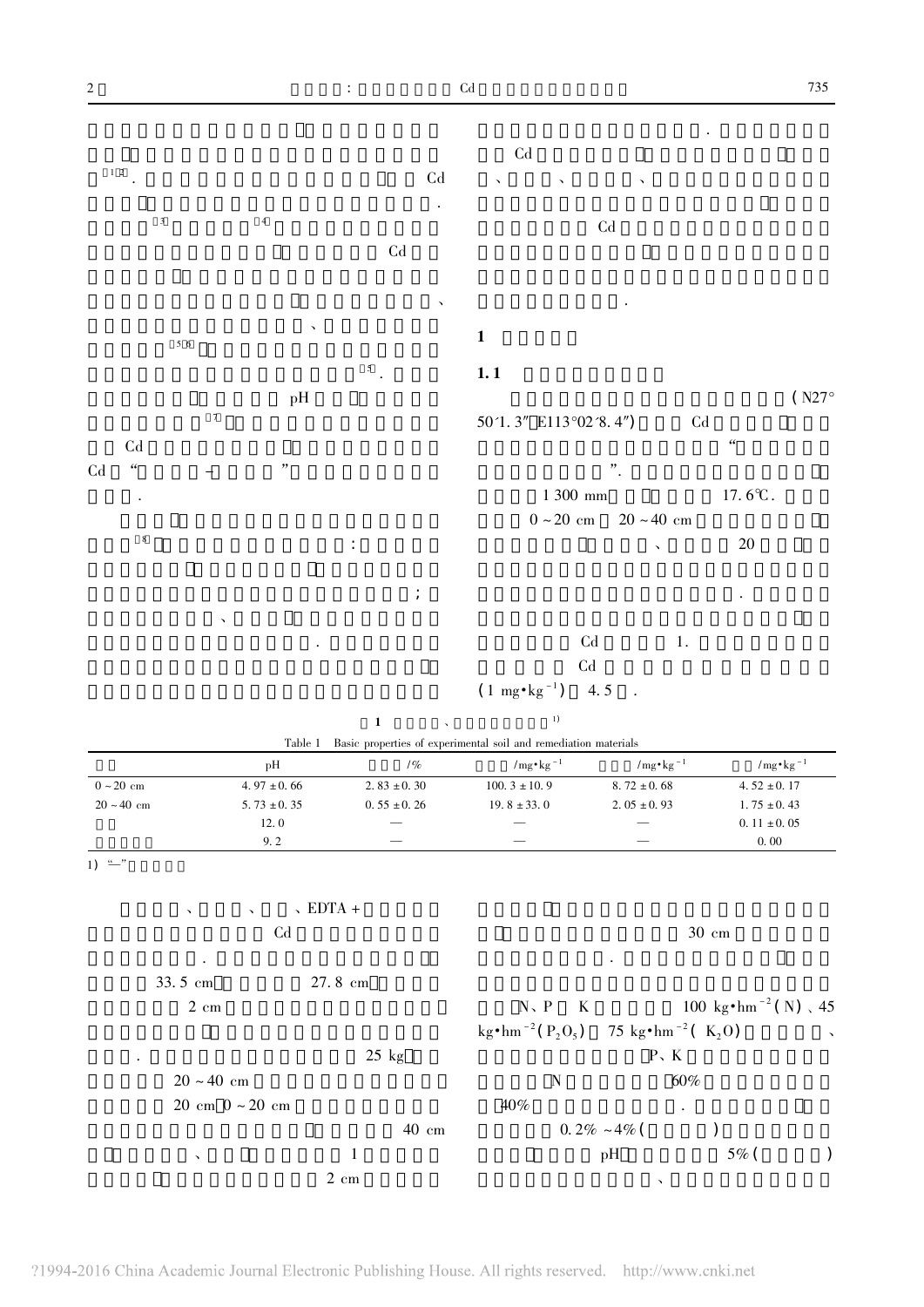SPSS 12.0

| 9,<br>$0.\,3\%$ $^{\,10}$                          | (                                                   |                                                     |                      | $0.05\% \sim \text{g} \cdot \text{cm}^{-3}$ |                  | 23<br>$\overline{4}$                                 |                                  |                | $\overline{2}$    |    |
|----------------------------------------------------|-----------------------------------------------------|-----------------------------------------------------|----------------------|---------------------------------------------|------------------|------------------------------------------------------|----------------------------------|----------------|-------------------|----|
| $2\%$<br>$0.3\%$                                   |                                                     |                                                     | $\blacktriangledown$ |                                             |                  |                                                      |                                  |                |                   |    |
|                                                    | . $EDTA($                                           |                                                     | $\mathfrak{Z}$       | <b>EDTA</b>                                 |                  | <b>EDTA</b>                                          |                                  |                | $\mathbf{1}$      |    |
| ${\rm mmol}\, {\boldsymbol \cdot} {\rm kg}^{-1}$ ( |                                                     | $0 \sim 20$ cm                                      | 1, 2                 |                                             |                  | (5)                                                  | 23<br>$\lambda$                  | $\mathfrak{Z}$ |                   |    |
|                                                    |                                                     |                                                     | $\mathbf 2$          |                                             |                  |                                                      |                                  |                |                   |    |
|                                                    |                                                     |                                                     | Table 2              | Outdoor potted plantation experiments       |                  |                                                      |                                  |                |                   |    |
| ${\rm \bf CK}$                                     |                                                     |                                                     |                      |                                             |                  |                                                      | $\mathfrak{Z}$<br>$\overline{4}$ | 23             |                   |    |
|                                                    |                                                     |                                                     |                      | 0.3%                                        |                  |                                                      |                                  |                |                   |    |
|                                                    |                                                     |                                                     |                      | 2.0%                                        |                  | 6                                                    | $\overline{4}$<br>23             |                |                   |    |
|                                                    | $+$ EDTA $\,$                                       | $+$ EDTA $\,$                                       |                      | 3 mmol $\cdot$ kg <sup>-1</sup>             |                  | 1                                                    |                                  | (5)            | 23<br>$\lambda$   |    |
|                                                    |                                                     |                                                     |                      |                                             |                  |                                                      |                                  |                |                   |    |
| 1.2                                                | 2013                                                | $\overline{4}$                                      | $\,8\,$              |                                             | pH,              |                                                      |                                  |                |                   |    |
|                                                    | Cd                                                  |                                                     | 10                   |                                             |                  |                                                      |                                  |                |                   |    |
| d EDTA                                             | 10d                                                 |                                                     | 3                    | 11 <sub>1</sub>                             |                  |                                                      |                                  |                |                   |    |
|                                                    | $0\sim10$ , $10\sim20$ , $20\sim30$ , $30\sim40$ cm |                                                     |                      | C <sub>d</sub>                              |                  |                                                      |                                  | pH             |                   |    |
|                                                    |                                                     |                                                     |                      | $\mathbf{1}$                                |                  |                                                      | $2\%$                            |                |                   |    |
|                                                    | C <sub>d</sub>                                      | $HF-HClO4 + HNO3$                                   |                      | pH                                          |                  |                                                      |                                  |                |                   |    |
|                                                    | $(TAS-990)$                                         | $\sim$                                              | ${\rm Cd}$           |                                             |                  | pH                                                   |                                  |                |                   |    |
|                                                    |                                                     | 8:1 1 mol $\cdot$ L <sup>-1</sup> MgCl <sub>2</sub> |                      | $0.3\%$ (                                   |                  |                                                      |                                  |                | pH                |    |
|                                                    |                                                     | (GTA120)                                            | Varrian)             |                                             | $\overline{(\ }$ | 1).                                                  |                                  |                |                   |    |
|                                                    |                                                     | 0.45 $\mu$ m                                        | 1:1                  |                                             |                  |                                                      | $\mathfrak{S}$                   | 23             | <b>EDTA</b>       |    |
|                                                    |                                                     | $pH \t1 \sim 2$                                     |                      | $10d \quad 6$                               | $\overline{2}$   |                                                      |                                  |                |                   | pH |
|                                                    |                                                     |                                                     | $\operatorname{Cd}$  |                                             | $\checkmark$     |                                                      | $\left($                         | $1)$ .         |                   |    |
|                                                    |                                                     | pH                                                  | (PHS3C               | 7                                           |                  |                                                      |                                  | a              |                   |    |
|                                                    | $\pm 0.01$ )                                        |                                                     |                      | 6                                           | a                | $\square$ CK<br>口石灰                                  |                                  | т              | $\mathbf{a}$<br>工 |    |
|                                                    | $\ensuremath{\mathfrak{Z}}$                         |                                                     |                      | $\sqrt{5}$                                  |                  | 生物炭<br><b>KJ 苎麻</b>                                  |                                  |                |                   |    |
|                                                    |                                                     |                                                     |                      | 土壤pH<br>$\overline{4}$                      |                  | 口 苎麻 + EDTA                                          |                                  |                |                   |    |
| $\checkmark$                                       |                                                     | C <sub>d</sub>                                      |                      |                                             |                  | $\Box$<br>EDTA添加                                     |                                  |                |                   |    |
|                                                    | GBW07401                                            | GBW07403<br>$3\%-8\%$                               | 92% $\sim$           | 3                                           |                  |                                                      |                                  |                |                   |    |
|                                                    |                                                     | ${\rm Cd}$                                          | $89\%$               | $\sqrt{2}$                                  | 05-08            | $05 - 23$                                            |                                  | $06 - 02$      | 08-26             |    |
|                                                    |                                                     |                                                     |                      |                                             |                  | a, b, c                                              | 时间(月-日)                          |                | P < 0.05          |    |
| $106\%$ .                                          |                                                     |                                                     |                      |                                             |                  |                                                      |                                  |                |                   |    |
| $\sim 117\%$ .                                     |                                                     |                                                     |                      |                                             |                  |                                                      |                                  |                |                   |    |
| 1.3                                                | $± 5.3%$ .                                          |                                                     |                      |                                             | $\mathbf{1}$     | Fig. 1 Impacts of a few kinds of typical remediation |                                  | pH             |                   |    |

 $2.2$ 

**LSD**  $\ddot{\phantom{a}}$  $\rm{pH}$   $$\rm{^{11}}$   $\rm{^{12}}$  .  $\overline{2}$  $2.1$  $pH$  $pH$  $4.2 \sim 5.6$  ( 3)  $\sim$   $\sim$ 

 ${\rm Cd}$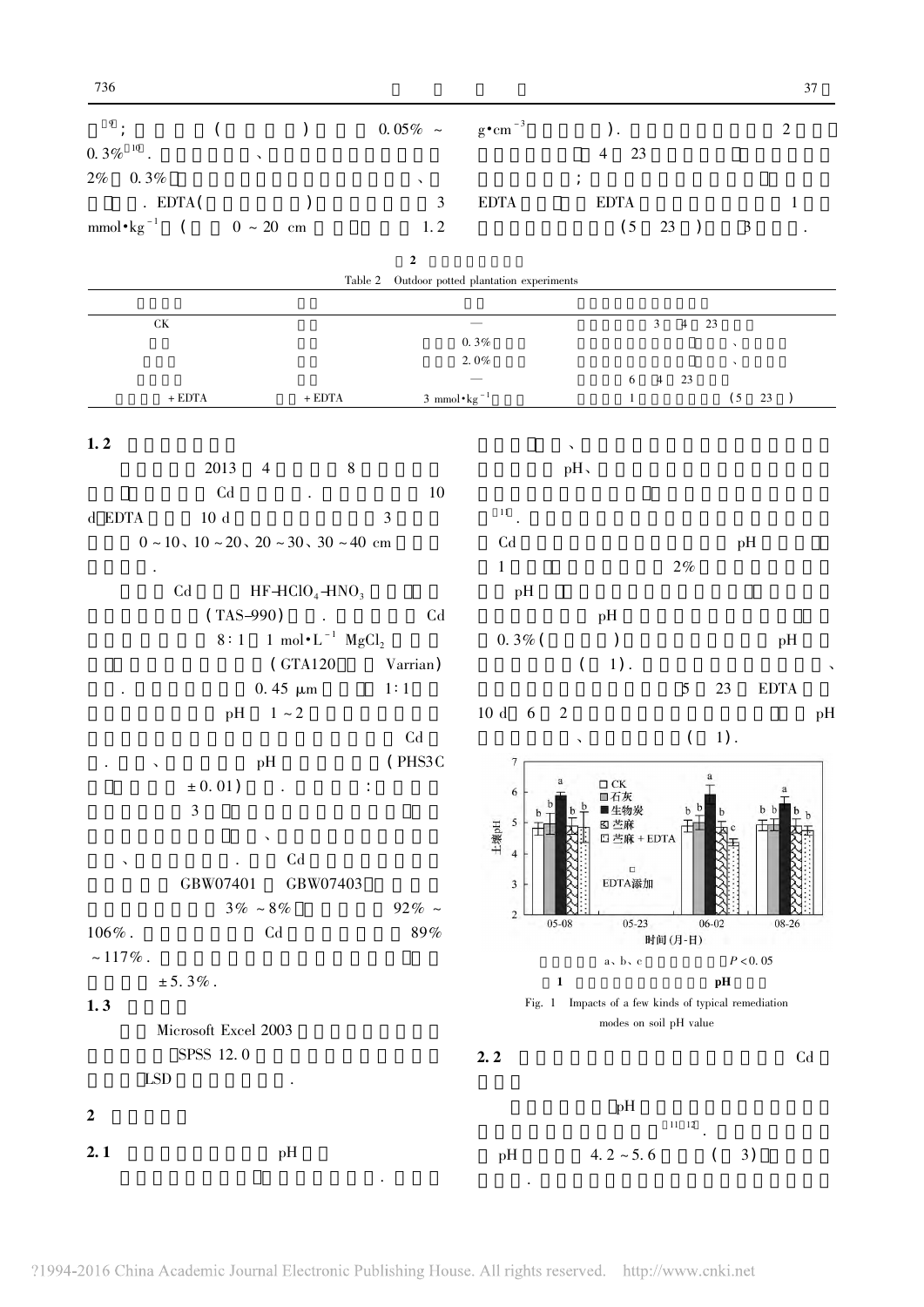

Table 3 Dynamic properties of soluble Cd mass concentration in runoff water after different remediation treatments of Cd contaminated soil

|                |    |             |     |                          |                   | C <sub>d</sub>       | $/\mu g \cdot L^{-1}$ |          |
|----------------|----|-------------|-----|--------------------------|-------------------|----------------------|-----------------------|----------|
|                |    | $\sqrt{mn}$ | pH  | СK                       |                   |                      |                       | $+$ EDTA |
| $\overline{4}$ | 28 | 11.1        | 4.7 | 0.81                     | 0.79              |                      |                       |          |
| 4              | 29 | 16.7        | 5.0 | 2.65a                    | 1.94b             | 1.04c                |                       |          |
| 4              | 30 | 13.6        | 4.9 | 1.71b                    | 1.05c             | 0.75d                | 3.15a                 | 2.99a    |
| 5              | 14 | 51.2        | 4.2 | 1.16 <sub>b</sub>        | 1.35b             | 0.81c                | 2.08a                 | 2.13a    |
| 5              | 15 | 42.9        | 4.7 | 0.63 <sub>b</sub>        | 0.51c             | 0.50c                | 1.61a                 | 1.44a    |
| 5              | 29 | 12.8        | 4.9 | 1.94a                    | 1.63a             |                      |                       |          |
| 6              | 10 | 20.7        | 5.3 | 2.01a                    | 1.79b             | 1.19c                |                       |          |
| 6              | 25 | 10.4        | 4.8 | 1.58b                    | 2.00a             |                      |                       |          |
| 6              | 26 | 16.5        | 5.2 | 0.55a                    | 0.46 <sub>b</sub> | 0.48 <sub>b</sub>    |                       |          |
| 6              | 27 | 52.0        | 5.3 | 0.24c                    | 0.25c             | 0.21c                | 1.63 <sub>b</sub>     | 2.36a    |
| 6              | 28 | 42.5        | 5.4 | 0.26c                    | 0.21cd            | 0.17d                | 0.85 <sub>b</sub>     | 1.22a    |
| 8              | 19 | 10.9        | 5.4 |                          | 1.34a             | 0.56 <sub>b</sub>    |                       |          |
| 8              | 22 | 8.1         | 5.4 | $\overline{\phantom{0}}$ | 1.66a             | 0.53 <sub>b</sub>    |                       |          |
| 8              | 23 | 43.5        | 5.6 | 0.63 <sub>b</sub>        | 0.57 <sub>b</sub> | 0.41c                | 1.01a                 | 1.02a    |
|                |    |             |     |                          |                   | $\sim$ $\sim$ $\sim$ |                       |          |

$$
1) \stackrel{u}{\longrightarrow} 1
$$

 $\big)$ 

 $\frac{1}{18}$ 

 $C<sub>d</sub>$  $2)$  $\overline{(\ }$  $C<sub>d</sub>$  $pH$ pH  $C<sub>d</sub>$ pH  $pH$  $16 \t17$  $C<sub>d</sub>$  $\overline{\phantom{a}}$  $1,$  $\overline{c}$  $3)$ .  $2.3$  $C<sub>d</sub>$  $C<sub>d</sub>$ 

Cd(

 $(P < 0.05)$ 



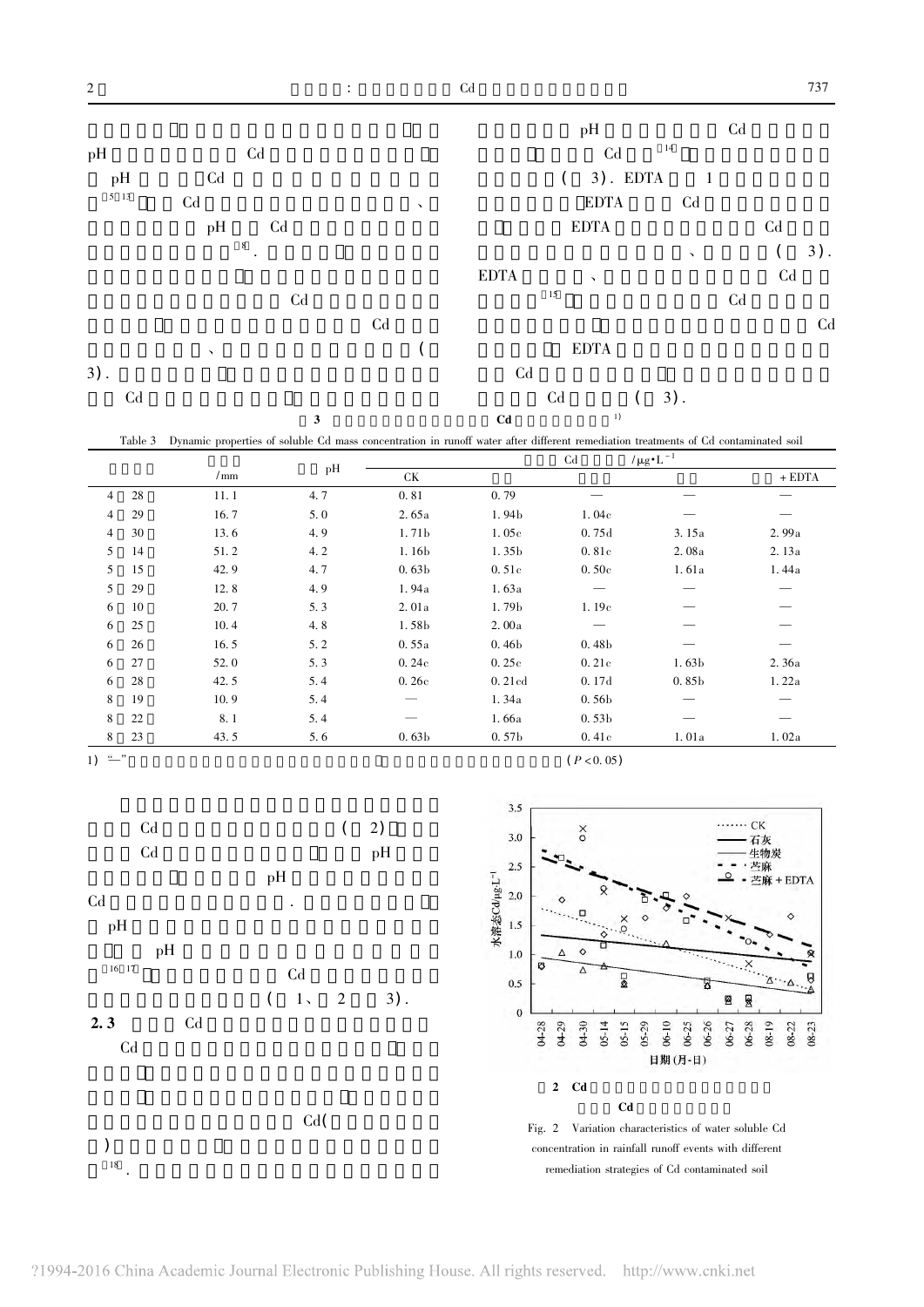